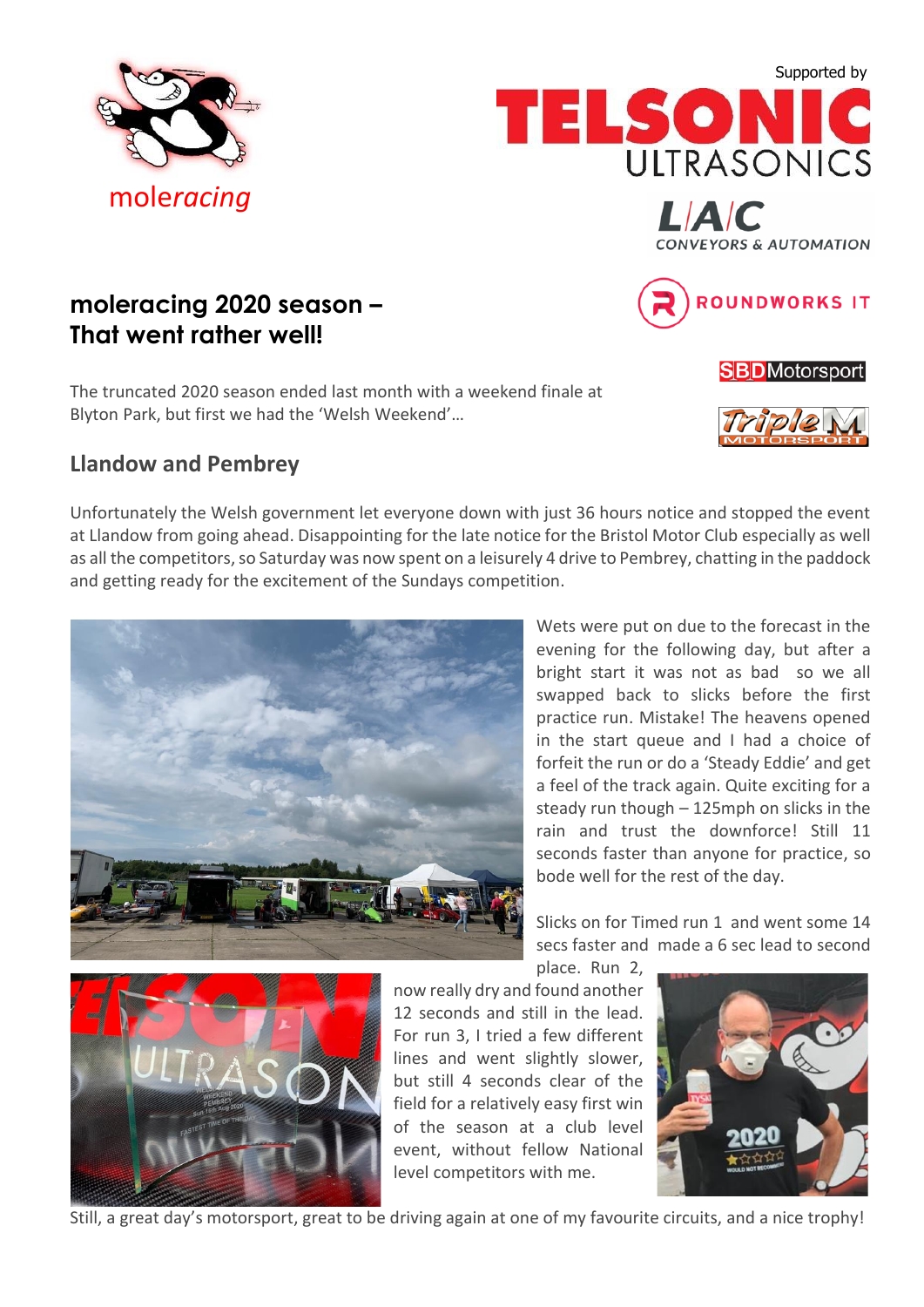## **Blyton Park**

This was a Nottingham Sports Car Club organised weekend, the biggest sprint weekend in 2020 in the country. I'm an NSCC comitte member and we all put a lot of effort into making this weekend happen and had to put many Covid related measures in place, but it ran extremely well.



In the weeks leading up to the event we lost a local competitor, David Hunter, aged 82 to COPD. David joined us at our mid summer test session here, and was helping out drivers to the last. Instead of a minutes silence, we had a minutes noise, with engines revving in celebration of lost fellow petrol head that lived life to the full. RIP David



 *Portrait by Steve Miles, taken 2017*



We ran the 'Eastern Circuit' on Saturday which takes in K7, Trunshaws and the tricky Curva Grande and leaves out Lancaster. The last corner is Ushers 2. On the Sunday the traditional 'Outer' circuit was enjoyed.

From the start line, I am carrying 110mph into the braking zone at Jochen – see right, and the same speed into the start of Curve Grande, so it's a challenge! The car ran perfect all weekend, in fact as it has all season without missing a beat and has been 100% reliable. Not without care and attention between events mind you, but on every raceday it has been trouble free.



Here is a video link to a great sequence filmed and edited by Paul Screen from when we visited the circuit for testing in the summer. Click picture left for youtube link.



I was joined at this event by 9 or so top National level competiors so I was going to have to work for a result, especially as there were 4 more powerful racing cars than mine.

The lead of the overall Saturday event changed hands after most runs, with my lead after practice and Timed run 1 being taken by Pete Goulding for T2 and T3, but on T4 I pulled one out the bag, and a new PB by 2 secs to move into the top spot going into the  $6<sup>th</sup>$  and final timed run. After some frantic, traditional airing of the gearbox internals by Team

TeGra in a V8 Lola, Terry strung a great run together to pip me by half a second and take the overall win.